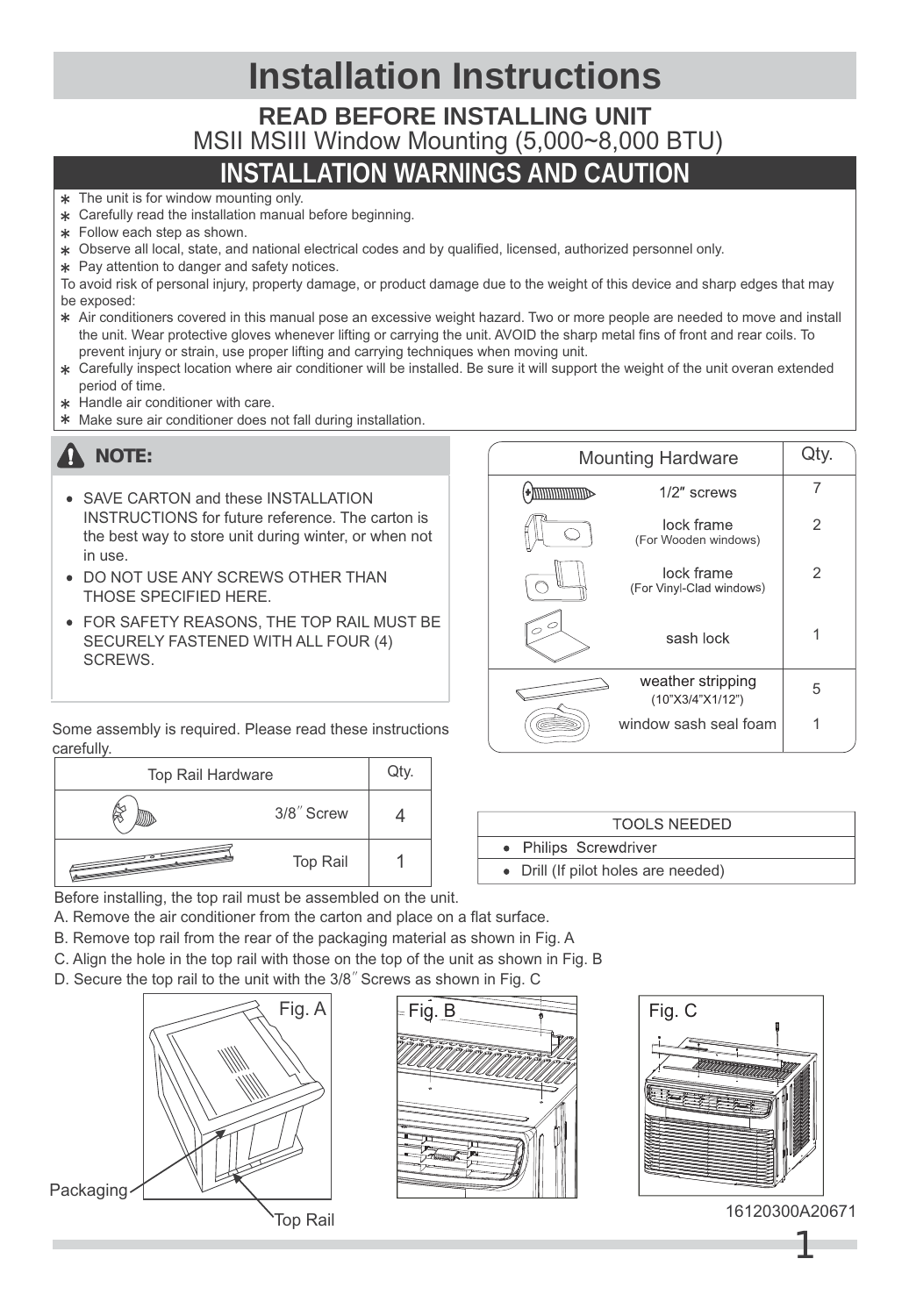# **How to Install Installation**

## **LEFT + RIGHT FILLER PANEL ASSEMBLY**

NOTE: **Top Rail and Side Panels at each side are offset to provide the proper pitch to the rear of (5/16"). This is necessary for proper condensed water utilization and drainage. If you are not using the Side Panels for any reason, this pitch to the rear must be maintained!**



 Place unit on floor, a bench or a table. There is a Left and Right side Filler Panels - be sure to use the proper panel for each side. When installed, the flange for securing the panel in place to the window sill will be facing into the room.

A. Hold the side Panel in one hand and gently pull back the center to free the open end. See FIG. 1.

B. Slide the free end "T" section of the panel directly into the cabinet as shown in FIG. 2. Slide the panel down. Be sure to leave enough space to slip the top and bottom of the frame into the rails on the cabinet.

C. Once the panel has been installed on the side of the cabinet, make sure it sits securely inside the frame channel by making slight adjustments. Slide the top and bottom ends of the frame into the top and bottom rails of the cabinet. See FIG. 3.

D. Slide the panel all the way in and repeat on the other side.



Your air conditioner is designed to install in standard double hung windows with opening widths of 24 to 36 inches (610 mm to 914 mm) (FIG. 4A, FIG. 4B).

Lower sash must open sufficiently to allow a clear vertical opening of 14 inches (356 mm ).



Side louvers and the rear of the air conditioner must have clear air space to allow enough airflow through the condenser, for heat removal. The rear of the unit must be outdoors, not inside a building or garage. There should be at least 11.8 inches (300mm) clearance around the unit. See FIG. 4C & FIG. 4D.



 $\overline{\phantom{a}}$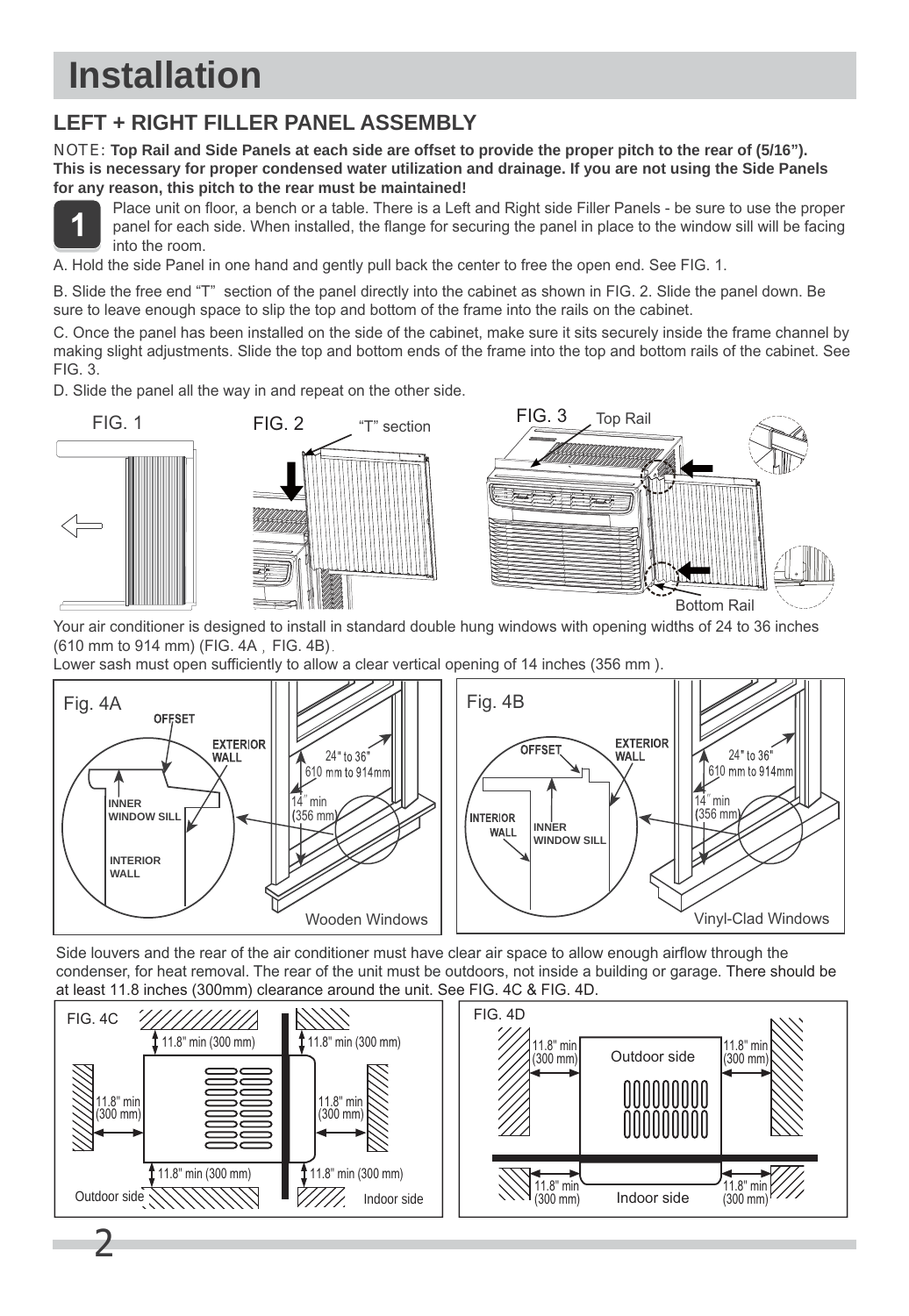# **How to Install Installation**

#### $\overline{2}$ Storm Window:

If the air conditoner is blocked by Storm Window, add wood as shown in FIG. 5, or remove storm window before air conditioner is installed.

If Storm Window Frame must remain, be sure the drain holes or slots are not caulked or painted shut. Accumulated Rain Water or Condensation must be allowed to drain out.



Keep a firm grip on the air conditioner, carefully place the unit into the window opening so the bottom of the air conditioner frame is against the window sill (FIG. 6A & FIG. 6B). Carefully close the window behind the top rail of the unit.





Extend the side panels out against the window frame (FIG. 7A for wooden windows), (FIG. 7B for Vinyl-Clad windows).





5

3

Place the frame lock between the frame extensions and the window sill as shown (FIG. 8A for wooden windows), (FIG. 8B for Vinyl-Clad windows).





3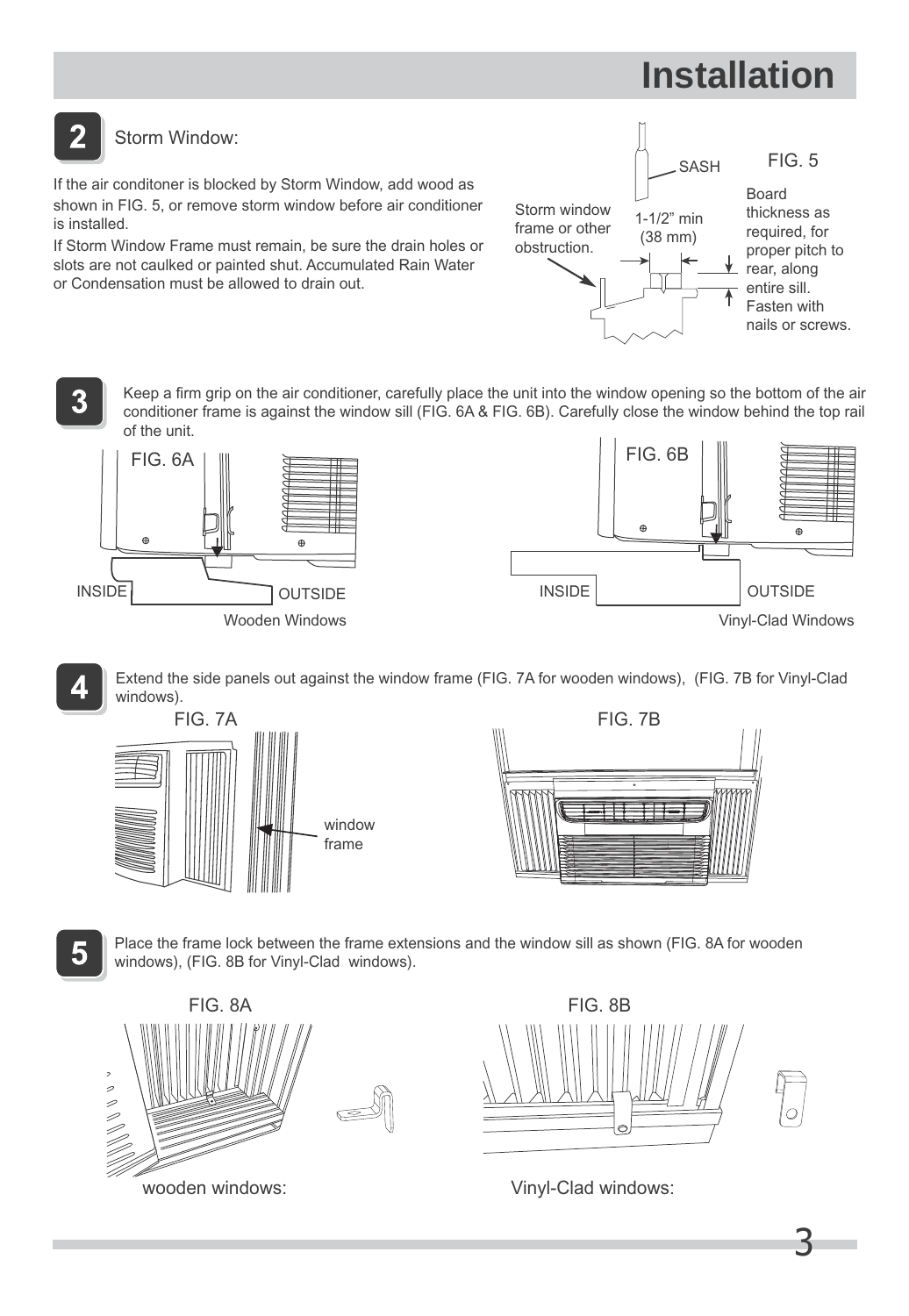# **Installation**

## 6

### Drive locking screws:

### A: For wooden windows:

Drive 1/2″ (12.7 mm) locking screws through the frame lock and into the sill (FIG. 9A). NOTE:To prevent window sill from splitting, drill 1/8" (3mm) pilot holes before driving screws. Drive 1/2" (12.7 mm) locking screws through frame holes into window sash (FIG. 9B).

### B: For Vinyl-Clad windows:

Drive 1/2″ (12.7 mm) locking screws through the frame lock and into the window sash (FIG. 9B). NOTE: Before driving the screws, use a drill to drill 5 holes through the holes in the frame lock and frame extensions into the windows sash as shown ( FIG. 9B).





**8**

NOTE: It is difficult to lock the windows with the sash lock for Vinyl-Clad windows, so you can use lock by To secure lower sash in place, attach right angle sash lock with 1/2" (12.7mm) screw as shown (FIG. 10). window itself.

Cut foam window seal and insert it into the space between the upper and lower sashes (FIG. 11).



4